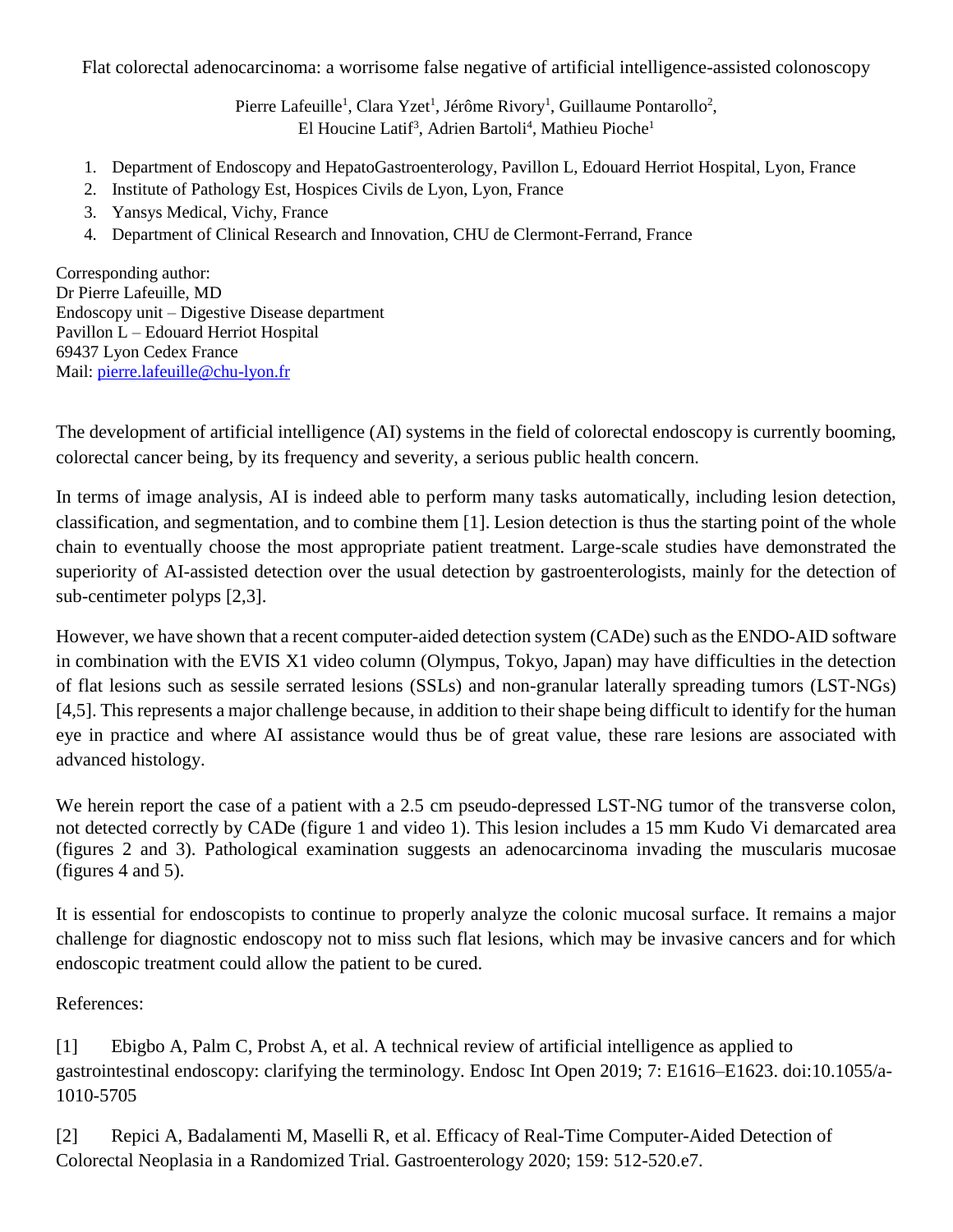## doi:10.1053/j.gastro.2020.04.062

[3] Wang P, Liu P, Glissen Brown JR, et al. Lower Adenoma Miss Rate of Computer-Aided Detection-Assisted Colonoscopy vs Routine White-Light Colonoscopy in a Prospective Tandem Study. Gastroenterology 2020; 159: 1252-1261.e5. doi:10.1053/j.gastro.2020.06.023

[4] Lafeuille P, Lambin T, Yzet C, et al. Flat colorectal sessile serrated polyp: an example of what artificial intelligence does not easily detect. Endoscopy 2021; doi:10.1055/a-1486-6220

[5] Lafeuille P, Rivory J, Lambin T, et al. Non-granular laterally spreading tumors: potential superficial cancers that artificial intelligence does not easily detect. Endoscopy 2021; doi:10.1055/a-1640-8624



Figure 1: White light view of the laterally spreading tumor with no detection by CADe. (yellow arrows showing the real boundaries of the lesion)



Figure 2: White light corresponding view of the lesion (focus).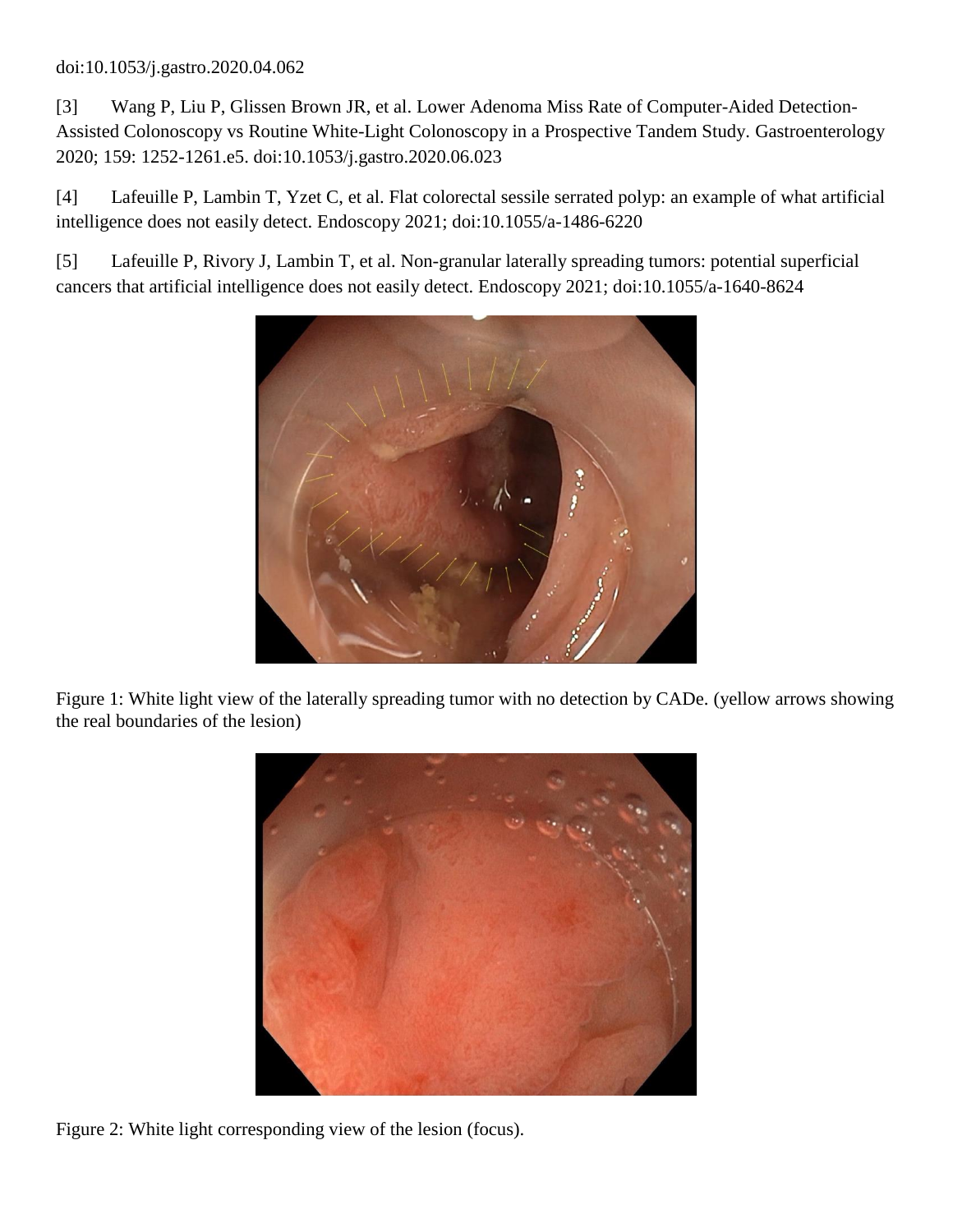

Figure 3: NBI corresponding view of the lesion (focus).



Figure 4: Microscopic examination of the resection specimen (HES staining, x70 magnification): red star showing adenocarcinomatous gland, solid line red arrow showing intact muscularis mucosae, dotted line red arrow showing fragmented muscularis mucosae.



Figure 5: Same examination with IHC staining, x70 magnification.